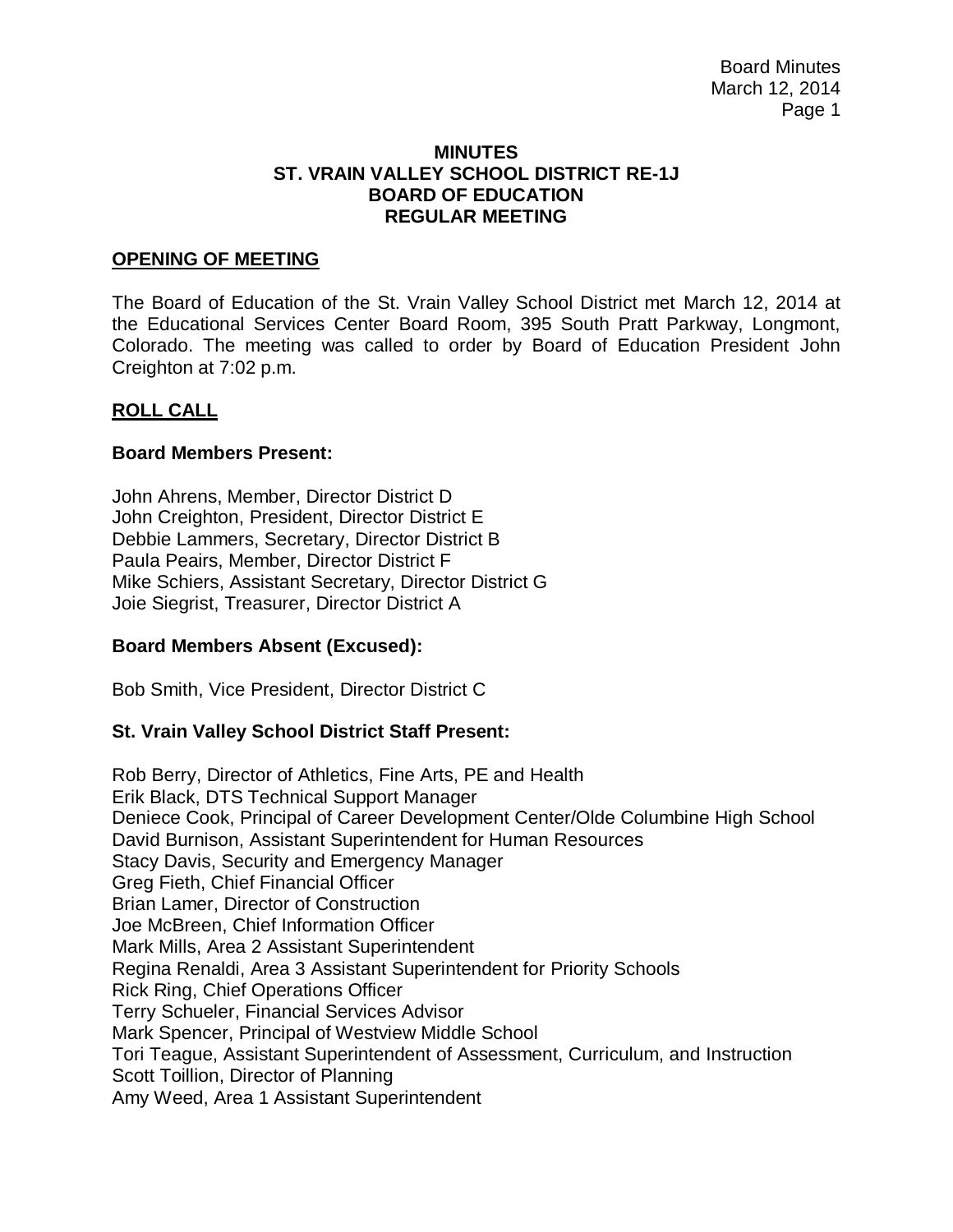Jackie Whittington, Executive Director Student Services

# **AMENDMENTS TO THE AGENDA (2.0)**

The Agenda was accepted as presented.

# **AUDIENCE PARTICIPATION (3.0)**

Mark Spencer introduced Westview students Rachel Foote who won first place in the 7<sup>th</sup> Grade Rocky Mountain PBS StoryMakers Contest, and Emma Risdon, who won eighth place. The students told the Board about how they got started in the contest.

# **BOARD RECOGNITIONS/PRESENTATIONS TO THE BOARD & BOARD COMMUNICATIONS/COMMENTS (4.0)**

# **Board Communications**

John Ahrens –

Meetings Attended/Comments:

- Attended CASB Winter Legislative Conference-several good conversations including with Lt. Governor Joe Garcia.
- Attended Imagine Charter Open House.
- Attended auditing firm interviews.
- Attended Erie Middle School PTO Meeting.
- Attended the Career & Job Fair.
- Attended Longmont Chamber of Commerce Unity in the Community event.
- Attended CASB Regional Day at the State Capitol.
- Attended Frederick High School Performance of "Annie".
- Attended Keep Erie Safe community outreach event to support a new police station in Erie.
- Visited Apple Corporation in Cupertino, California-was amazed at the size of their Education Department that is devoted to helping schools.
- Reported that Erie Elementary Principal Amanda Sauer will be leaving for a new job on the East Coast-she has been at Erie Elementary for four years and has done some amazing things.

John Creighton –

Meetings Attended/Comments:

- Attended Twin Peaks Rotary Meeting.
- Attended Silver Creek High School Boosters Club Meeting.
- Attended the Career & Job Fair.
- Attended Longmont Chamber of Commerce Unity in the Community event.
- Attended El Comitè Annual Dinner-thanked El Comitè for providing an Adult Education Program-this year they have 180 students.
- Visited with Tech team at Westview and Altona Middle School, Longmont High School's biomedical sciences program, Longs Peak Middle School summer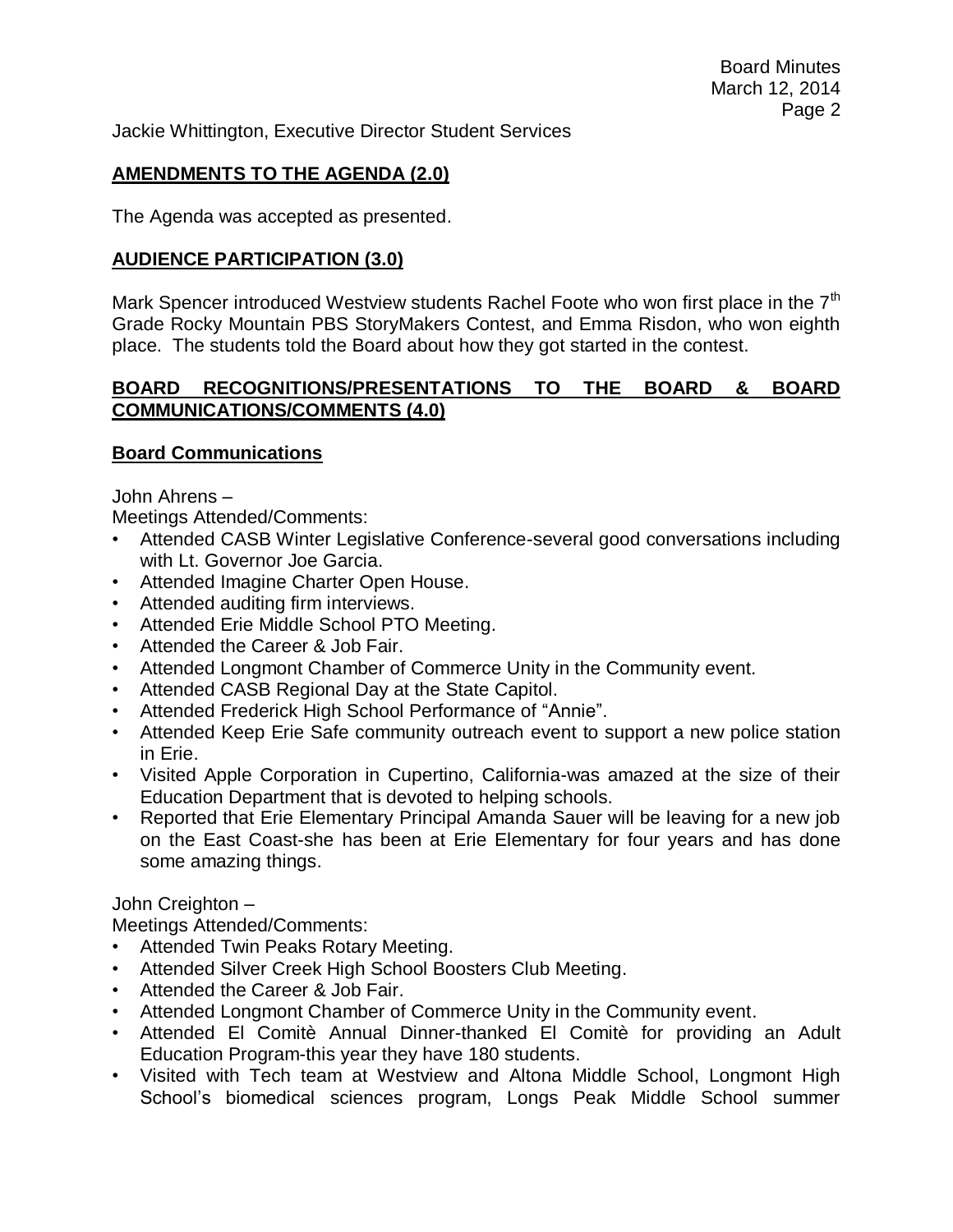programs-amazed at the creativity of teachers to make classes more engaging. Feels it is more important now than ever to protect and expand instruction time.

#### Debbie Lammers –

Meetings Attended/Comments:

- Attended Student Advisory Council Meeting at FHS.
- Attended Education Foundation for the St. Vrain Valley meeting.
- Attended Frederick High School Performance of "Annie".
- Attended Performance of "Music Man" at Longmont High School.
- Toured Columbine Elementary School with the Principal Stephanie Anderson; wonderful progress there.
- Attended CASB Board Policy Overhaul Project meeting.
- Attended CASB Regional Day at the Capitol and, along with John Ahrens and Paula Peairs, met with a number of state legislators who represent parts of SVVSD to discuss K-12 funding
- Attended CASB Legislative Resolutions Committee meeting.
- Attended introduction to the *I Have a Dream* Program at Timberline PK-8.

# Paula Peairs –

Meetings Attended/Comments:

- Attended District's Student Advisory Council Meeting at FHS.
- Attended auditing firm interviews.
- Attended CASB Board Overhaul Project Meeting.
- Attended Policy Review Committee Meeting.
- Attended Longmont Chamber of Commerce Unity in the Community event.
- Attended CASB Regional Day at the Capitol-productive conversations with legislators and touched base with Grassroots St. Vrain members.
- Talked with Trail Ridge Principal Eddie Cloke about state requirements and STEM/iPad Mini rollout.
- Attended Niwot High Performance of "Clue".
- Visited Becky Peters at Trail Ridge to see her students' demonstration of the arcade/video games the students constructed.
- Visited with Sarah Alahi, Gifted/Talented (G/T) parent liaison-discussed the proposed G/T legislation and how that might affect the District.
- Attended Trail Ridge Orchestra Concert.

# Mike Schiers –

Meetings Attended/Comments:

- Attended Frederick High School Performance of "Annie".
- Attended Longmont Chamber of Commerce Unity in the Community event.

# Joie Siegrist –

Meetings Attended/Comments:

- Attended Finance and Audit Committee Meetings.
- Attended CASB Board Policy Overhaul Meeting.
- Attended Policy Review Committee Meeting.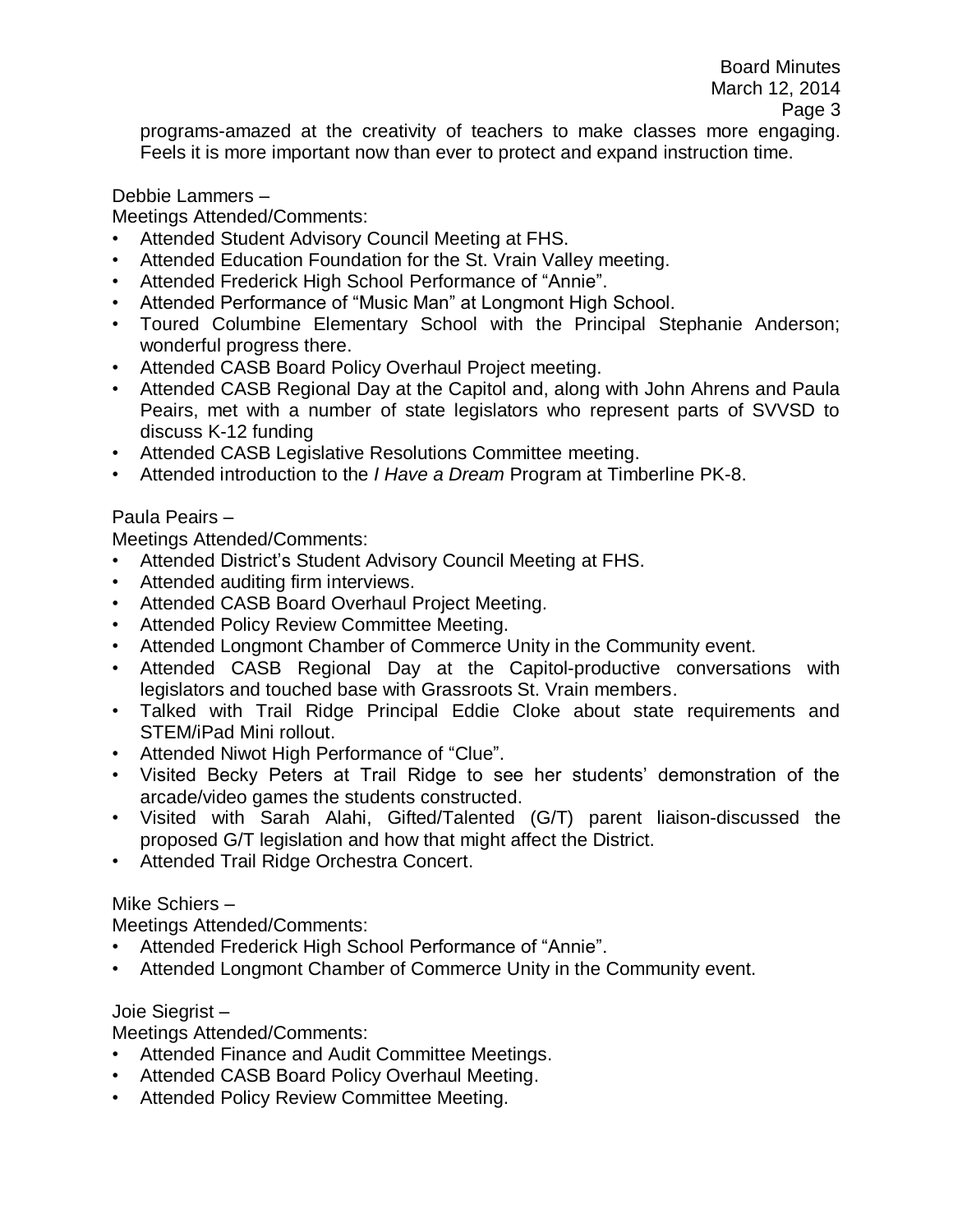- Invited to present Bob Smith's 0-3 Initiative to Leadership St. Vrain.
- Toured Columbine Elementary School with the Principal Stephanie Anderson; wonderful progress there.
- Toured Lyons Elementary School with Principal Andrew Moore.
- Attended Lyons M/S Art students' fundraiser at Oskar Blues-students created a photo book about the flood-one student sold their photo for \$500.
- Attended Lyons M/S Jazz Band concert.
- Attended Mead High and Longmont High orchestra concerts.
- Attended Career & Job Fair-Niki Brady appreciated all the time John Ahrens spent at the Fair. There were 100 mock interviews conducted and it was the most successfully attended Career & Job Fair with 574 youth attending. Thank you to Niki Brady and team for another successful Career & Job Fair.

#### **SUPERINTENDENT'S REPORT (5.0)**

None

#### **REPORTS (6.0)**

# **Olde Columbine High School Report by High School Student Advisory Council (6.1)**

Mark Mills introduced Olde Columbine High School Principal Deniece Cook. Deniece introduced the Olde Columbine High School Student Advisory Council students Sean Matecki and Crystal Autler who gave an interactive report on Olde Columbine.

#### **District Enrollment Projections (6.2)**

Scott Toillion was present to highlight the District enrollment projections for 2014-2018. The Long Range Facility Planning Committee concurred that a gain in the area of 700 additional students was a likely outcome for 2014. Based on a potential gain of 710 students, enrollment for 2014 would reach 29,905 students, up from 29,195 in 2013. By 2018, based on the current trends and indicators, there is potential for a gain of over 3,400 students and an enrollment of over 32,600 at the mid-level estimate.

Rick Ring reported that the 2008 Bond will finish up in 2016, and a team is starting to work on talking about the next bond. He told the Board that the interim plan for growth until another bond is approved is to add modular classrooms. The Area Assistant Superintendents have been talking to all of the principals on facility utilization. Principals are moving their plan times around to accommodate the numbers of students.

Scott Toillion reported that there were no new permits coming from unincorporated Boulder County-a lot of open space has been purchased in Boulder County. Rick Ring reported that there are preliminary discussions with the Town of Lyons about land acquisition.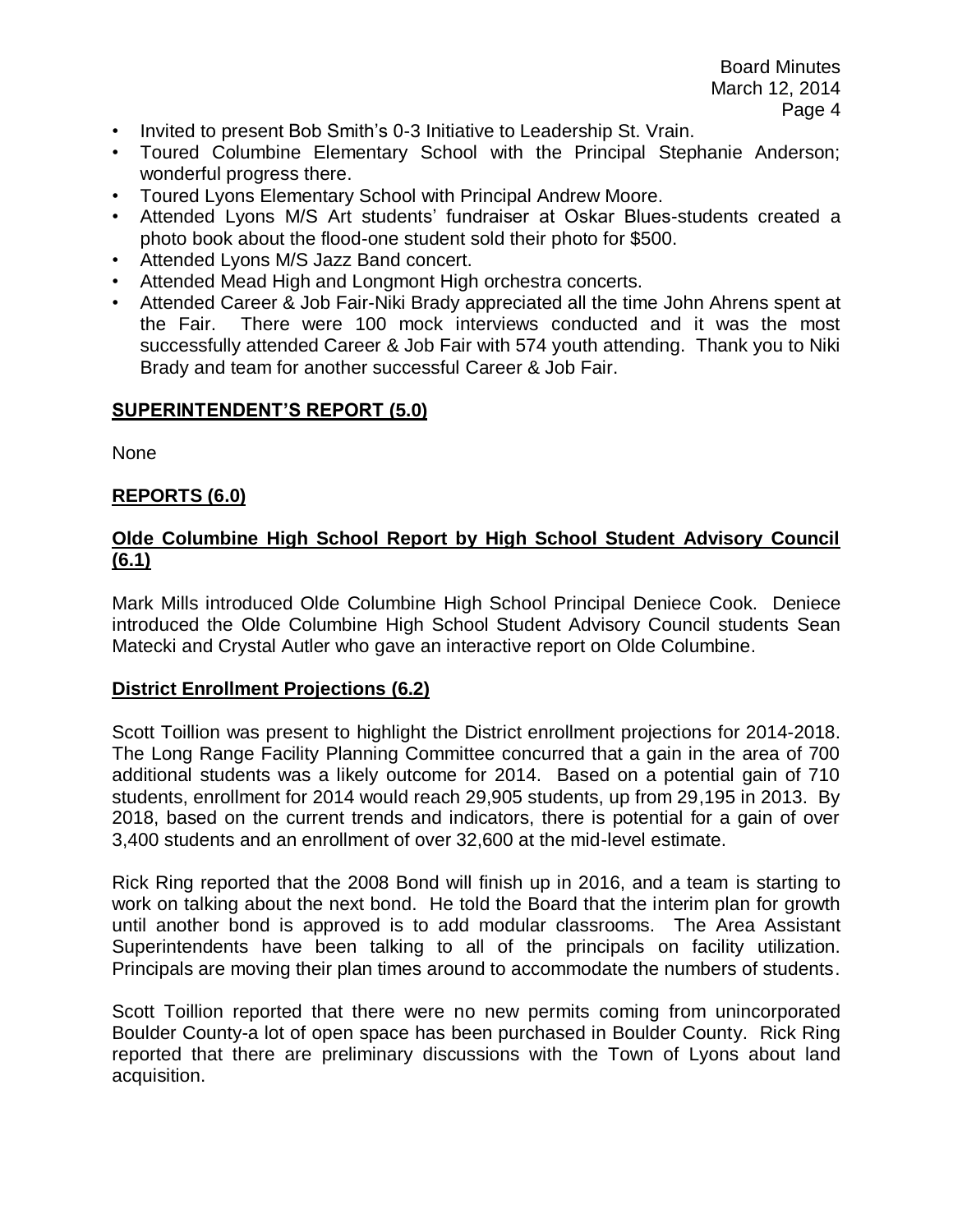# **Fall Athletics Report (6.3)**

Rob Berry thanked the Board for attending all the musical events in the District and that it makes such a difference to the students and the teachers to see the Board members attend their performances.

Rob gave a very extensive report on the Fall athletics for each school and told of all the accolades each school has achieved. He told the Board about a freshman wrestling student from Erie High who gave up a chance to win the state tournament to let a handicapped student win because he felt everyone should have a chance to be successful once in their lifetime. Rob summed it up by saying that is what having sports in schools is really all about.

#### **2008 Bond Activity Update (6.4)**

Brian Lamer gave a report on the activities in the District that the 2008 Bond has been used for. Staff is working on or has already completed the objectives in 40 of 52 of the District's facilities. The original 2008 Bond program was funded at \$189 million, but they were able to leverage projects to \$204 million. Rick Ring reported that they were able to utilize Build America Bonds funding to increase the scope of bond projects.

# **CONSENT ITEMS (7.0)**

John Ahrens moved to approve Consent Agenda Items 7.1 through 7.7. Joie Siegrist seconded.

- 1. Approval: Staff Terminations/Leaves
- 2. Approval: Staff Appointments
- 3. Approval: Approval of Minutes for the February 12, 2014 Regular Meeting; the February 19, 2014 Regular Study Session; and the February 26, 2014 Regular Televised Study Session.
- 4. Approval: Second Reading, Adoption, Board Policy BGB Policy Adoption
- 5. Approval: Approval of Contract Award-2014 Portable Classrooms
- 6. Approval: Approval of Contract Award-Mountain View Elementary Asbestos Abatement Project
- 7. Approval: Approval of Change Orders-Office Space Modulars Project

The motion carried by unanimous roll call vote: [John Ahrens, yes; John Creighton, yes; Debbie Lammers, yes; Paula Peairs, yes; Mike Schiers, yes; Joie Siegrist, yes; Bob Smith, absent].

# **ACTION ITEMS (8.0)**

# **Approval of Appointment of Executive Director of Assessment & Professional Development (8.1)**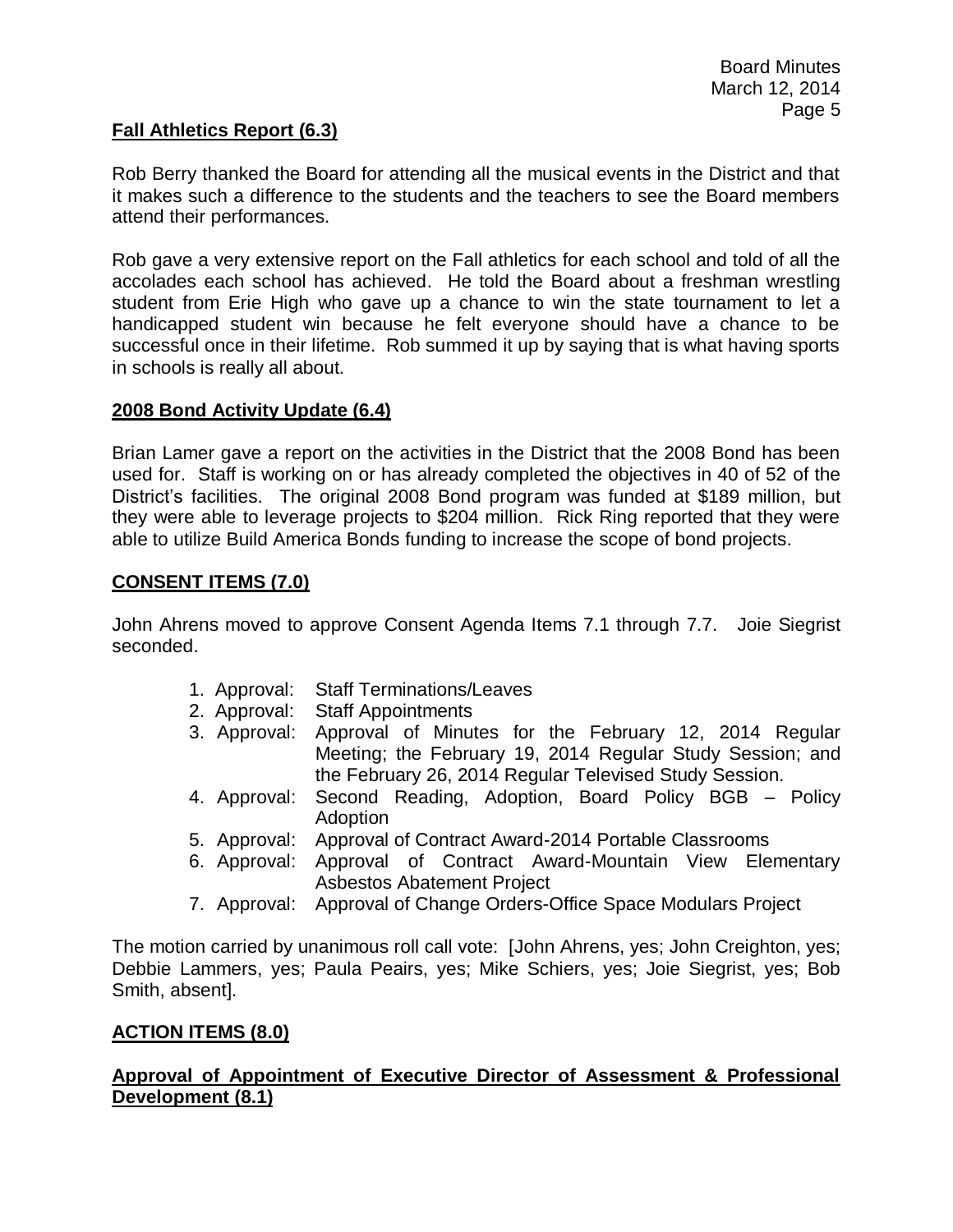Debbie Lammers moved that the Board of Education approve the appointment of Dr. Diane Lauer as Executive Director of Assessment and Professional Development, effective July 1, 2014. Joie Siegrist seconded.

Tori Teague reported that Dr. Lauer graduated from University of Illinois with a Bachelors in Liberal Arts and also received a Bachelors from the College of Santa Fe in Secondary Education and Multicultural Studies. She then went on to receive her Masters at the University of Northern Colorado in Educational Leadership and Policy Studies, as well as her Doctorate in Educational Leadership and Policy Studies.

Currently, Dr. Lauer is employed with Thompson School District as the Executive Director of Instruction. Prior to that, she served in Thompson as Director of Instruction, Director of Instructional Coaches, Principal, Assistant Principal and as a Language Arts teacher. She has served as the Colorado State Director for National Forum to Accelerate Middle Grades Reform, Board Member and Past President for Colorado Association for Middle Level Education, and State Coordinator for Colorado Trailblazer "Schools to Watch".

Dr. Lauer stated how pleased she was to be joining the St. Vrain Valley School District and looks forward to working with everyone.

The motion carried by unanimous roll call vote: [John Ahrens, yes; John Creighton, yes; Debbie Lammers, yes; Paula Peairs, yes; Mike Schiers, yes; Joie Siegrist, yes; Bob Smith, absent].

# **Approval of Appointment of Director of Special Education (8.2)**

John Ahrens moved that the Board of Education approve the appointment of Ms. Jean Rice as Director of Special Education, effective July 1, 2014. Debbie Lammers seconded.

Ella Padilla reported that Ms. Rice graduated from Colorado State University with a Bachelors of Science in Political Science, a Masters in Special Education and is currently working on her Doctorate in Educational Leadership and anticipates a graduation date of September 2014.

She is currently employed in District 11, Colorado Springs as a Teacher Coach. Her main responsibility is assisting novice Special Education teachers with classroom instructions, implementing and administering policies and procedures, and making sure teachers are in compliance with IEP regulations. Prior to this, she served as Special Education Teacher in District 11 as well as Manitou Springs School District. Also, Ms. Rice enjoys educating future teachers in the area of Special Education at Regis University.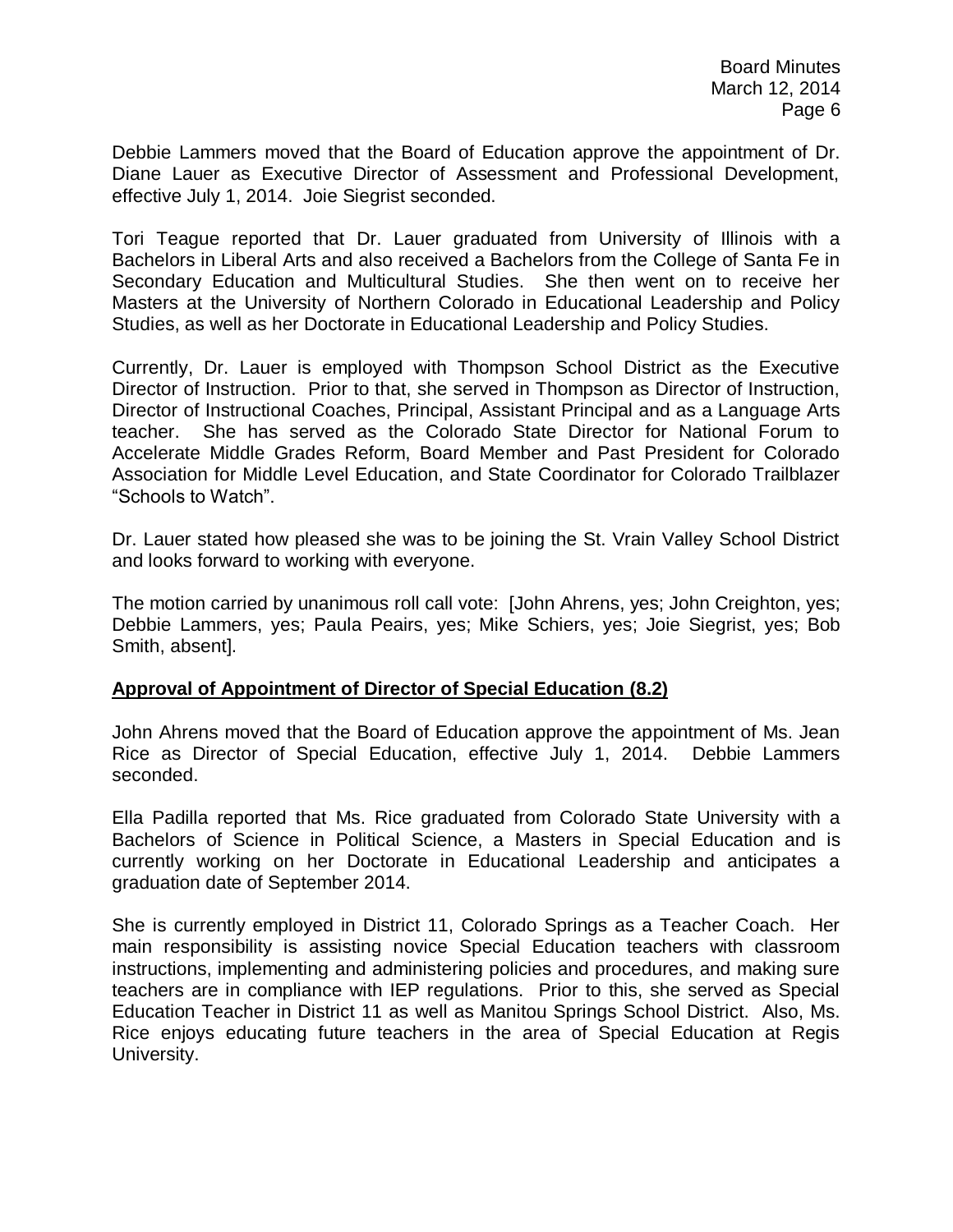Ms. Rice was thrilled to start her new position, and thanked everyone for the warm welcome to the District.

The motion carried by unanimous roll call vote: [John Ahrens, yes; John Creighton, yes; Debbie Lammers, yes; Paula Peairs, yes; Mike Schiers, yes; Joie Siegrist, yes; Bob Smith, absent].

#### **Approval of Appointment of Preschool Coordinator (8.3)**

Paula Peairs moved that the Board of Education approve the appointment of Ms. Shela Blankinship as Preschool Coordinator, effective July 1, 2014. John Ahrens seconded.

Ella Padilla reported to the Board that Ms. Blankinship graduated with a Bachelors in Elementary Education from Arizona State University and a Masters in Educational Leadership from the University of Denver. She also has a certification in Buell Early Childhood Leadership from the University of Denver.

She is currently employed as the Assistant Principal at Butler Elementary in Fort Lupton, Colorado. Prior to this, she served as Director of Early Childhood Learning in Fort Lupton and Director of Preschool at Limon Elementary in Limon, Colorado. In addition to administrative duties, Ms. Blankinship enjoys teaching college courses in Early Childhood Education at Aims Community College and Morgan Community College.

Ms. Blankenship was thankful for the opportunity to be included in the St. Vrain family, and is eager to get started in her new position.

The motion carried by unanimous roll call vote: [John Ahrens, yes; John Creighton, yes; Debbie Lammers, yes; Paula Peairs, yes; Mike Schiers, yes; Joie Siegrist, yes; Bob Smith, absent].

#### **Adoption of Resolution Proclaiming National Library Week, April 13-19, 2014 (8.4)**

Debbie Lammers moved that the Board of Education proclaim April 13-19, 2014 as National Library Week. Joie Siegrist seconded.

The goals of the campaign are to:

- 1. Increase public awareness of the significant contributions made by school library media staff through school library media programs to further the academic achievement and lifelong learning of our students;
- 2. Strengthen a belief in the value of school library media programs and school library media staff; and
- 3. Position school librarianship as a desirable career opportunity.

Board member Paula Peairs read the Resolution.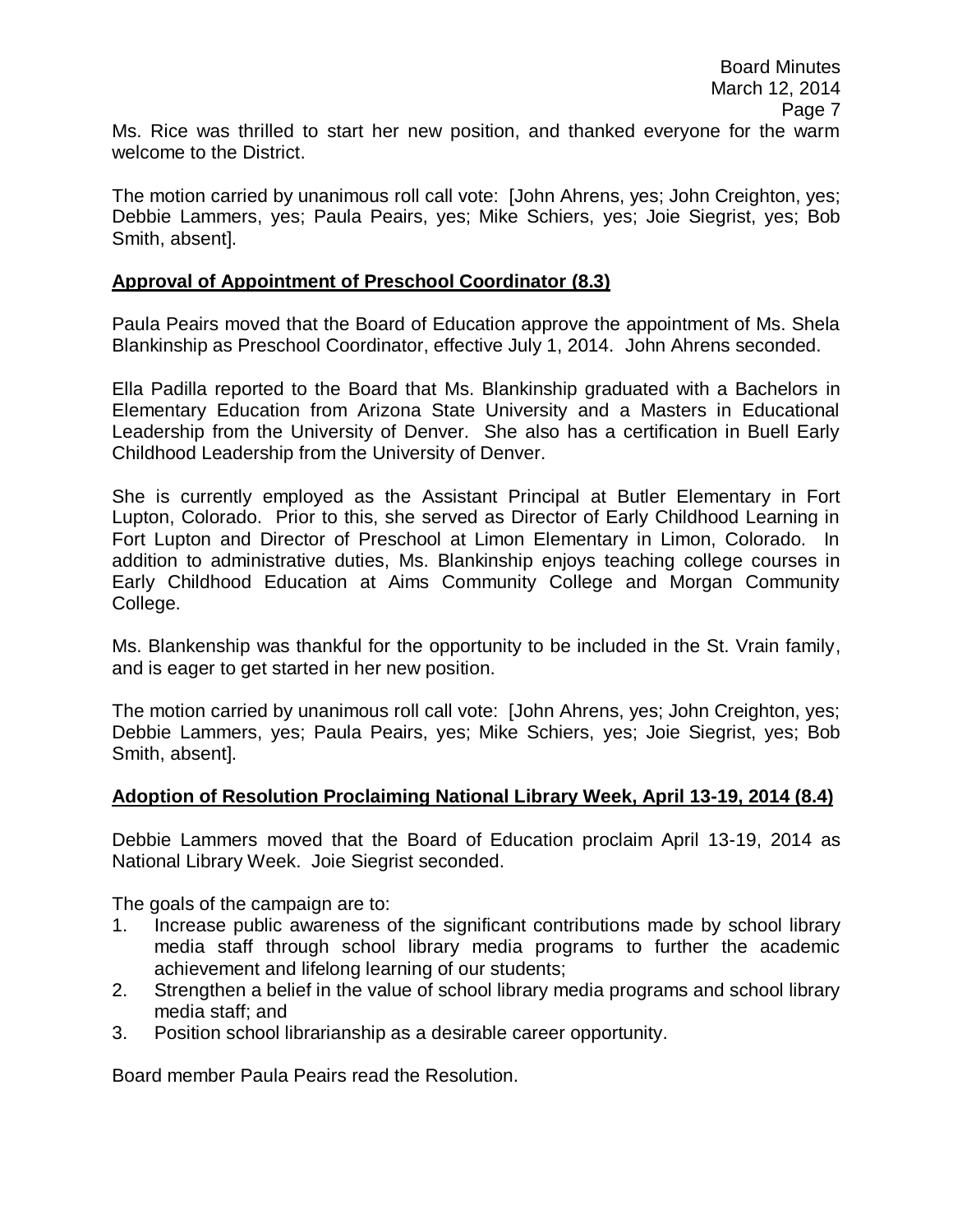# **Adoption of Resolution Approving the Sale of District Property (8.5)**

Smith, absent].

John Ahrens moved that the Board of Education adopt a resolution approving the sale of six (6) shares of the Leyner Cottonwood Ditch Water, and authorize the President and Secretary of the Board of Education to sign the Resolution, and further authorize Rick Ring, Chief Operations Officer, to sign all other necessary sale documents. Debbie Lammers seconded.

District property known as 'Leyner Cottonwood Ditch Shares' is water that is not utilized by the District for Erie, as there is no way to get water to our school sites in that area. We are required to pay the assessment on these shares every year of \$100.00. The District has received an offer from a current shareholder, Jennifer Elky, of \$2,000 per share totaling \$12,000. Current market value of said shares is \$2,100 per District legal counsel. Rick Ring, Chief Operations Officer, will sign all documents regarding the sale upon approval by the Board of Education.

The motion carried by unanimous roll call vote: [John Ahrens, yes; John Creighton, yes; Debbie Lammers, yes; Paula Peairs, yes; Mike Schiers, yes; Joie Siegrist, yes; Bob Smith, absent].

# **Approval of Intergovernmental Agreement Between SVVSD and City of Longmont for a Service Contract for Wide Area Network (10G) and Support (8.6)**

Paula Peairs moved that the Board of Education approve the Intergovernmental Agreement (IGA) between the St. Vrain Valley School District and the City of Longmont for a Service Contract for Wide Area Network (WAN) (10G) and Support, and further authorize the Board President to sign the IGA document. John Ahrens seconded.

Joe McBreen reported that this IGA is a result of a Request for Proposal (RFP) 2014- 017 for a Wide Area Network (10G) and Support on November 13, 2013. Five (5) responses were received on December 11, 2013. Responses were evaluated and the top two (2) respondents were selected to participate in a presentation and interview process. As a result of this process, the City of Longmont provided the most advantageous solution to the District. The cost to the District for the five-year agreement period will be approximately \$1,348,200.00 based on an annual cost of \$269,640.00. The District will realize an annual cost savings of approximately \$95,000.00 each year and approximately \$477,000.00 for the contract term as a result of this award.

The District has been utilizing one (1) Gigabit WAN service since 2006 for all in-town schools/sites. The IGA with the City of Longmont will result in a high-speed ten (10) Gigabit network that is upgradeable to forty (40) Gigabit if needed in the future. This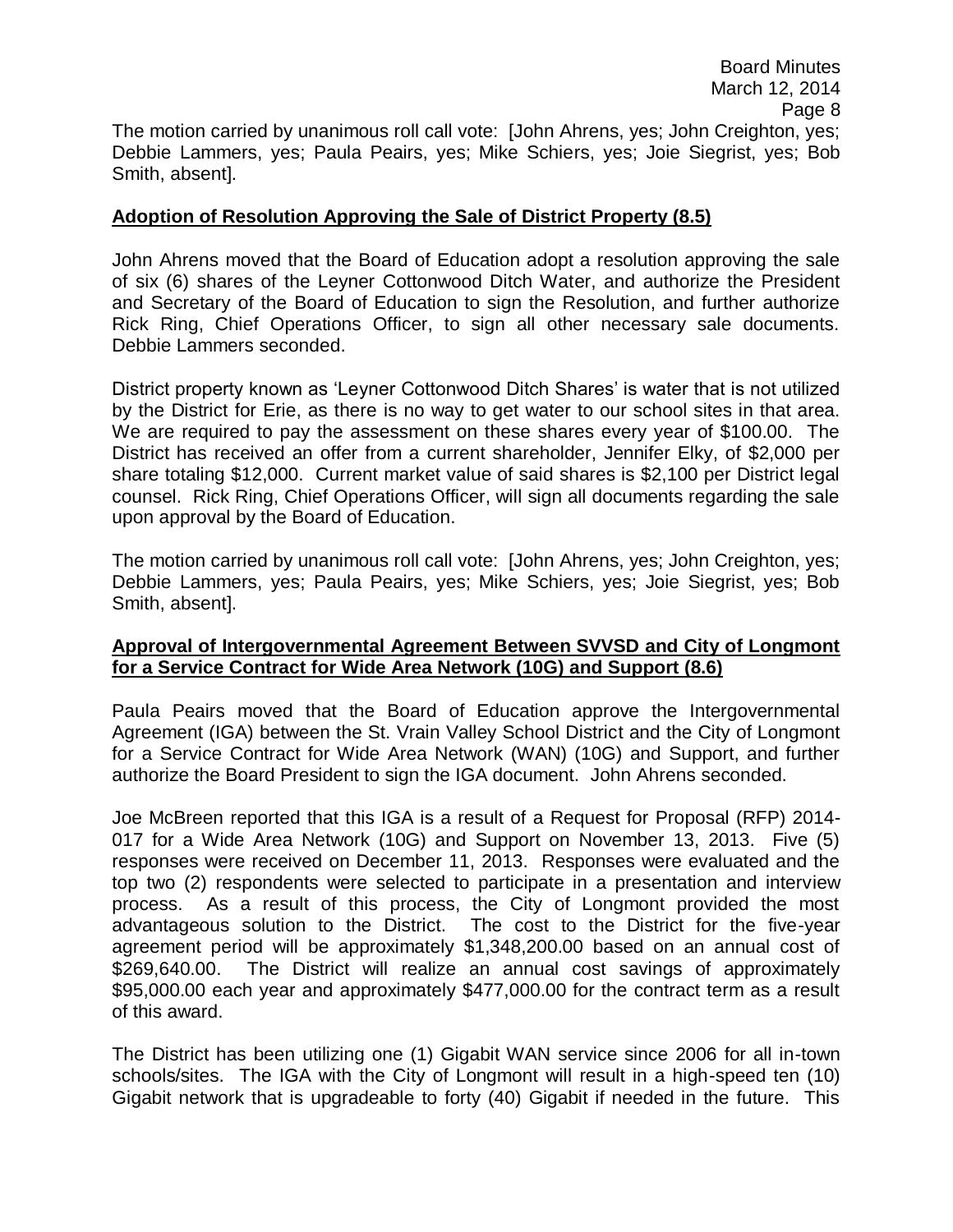This Intergovernmental Agreement has been reviewed by the District's legal counsel.

The motion carried by unanimous roll call vote: [John Ahrens, yes; John Creighton, yes; Debbie Lammers, yes; Paula Peairs, yes; Mike Schiers, yes; Joie Siegrist, yes; Bob Smith, absent].

# **Approval of Contract for Mobile Device Management (MDM) Solution (8.7)**

Joie Siegrist moved that the Board of Education approve a contract with Absolute Software, Inc., for a Mobile Device Management (MDM) Solution and further authorize Greg Fieth, Chief Financial Officer, to sign all necessary documents. John Ahrens seconded.

Joe McBreen reported that the Purchasing Department and District Technology Services (DTS) issued Request for Proposal (RFP) 2014-006 for a Mobile Device Management Solution on October 8, 2013. Fourteen (14) responses were received on October 29, 2013. Responses were evaluated and the top three (3) firms were selected to participate in a presentation and interview process. As a result of this process, Absolute Software, Inc., provided the most advantageous solution to the District. The cost to the District for the five-year agreement period will be approximately \$399,450.00 based on first year costs of \$199,725.00 for client software and \$49,931.25 each year for annual support and on-going maintenance years two through five. This software will provide the management of over 20,000 iPads throughout the District. The management includes inventory, application deployment, passcode management, and management policies.

Joe McBreen reported that, at this point, there is adequate DTS staff to cover the pilot and all the new technology. Erik Black and eight technicians cover the entire District. Erik Black gave a brief report to the Board detailing how this software manages the District's mobile devices.

Joe McBreen reported to the Board how the wireless is holding up to all the traffic from the schools.

The motion carried by unanimous roll call vote: [John Ahrens, yes; John Creighton, yes; Debbie Lammers, yes; Paula Peairs, yes; Mike Schiers, yes; Joie Siegrist, yes; Bob Smith, absent].

# **Approval of Auditing Firm Selection (8.8)**

Technology Plan iPads.

Paula Peairs moved that the Board of Education approve a one-year contract for auditing services with RubinBrown., LLP, for FY 2013–2014 with the option of four one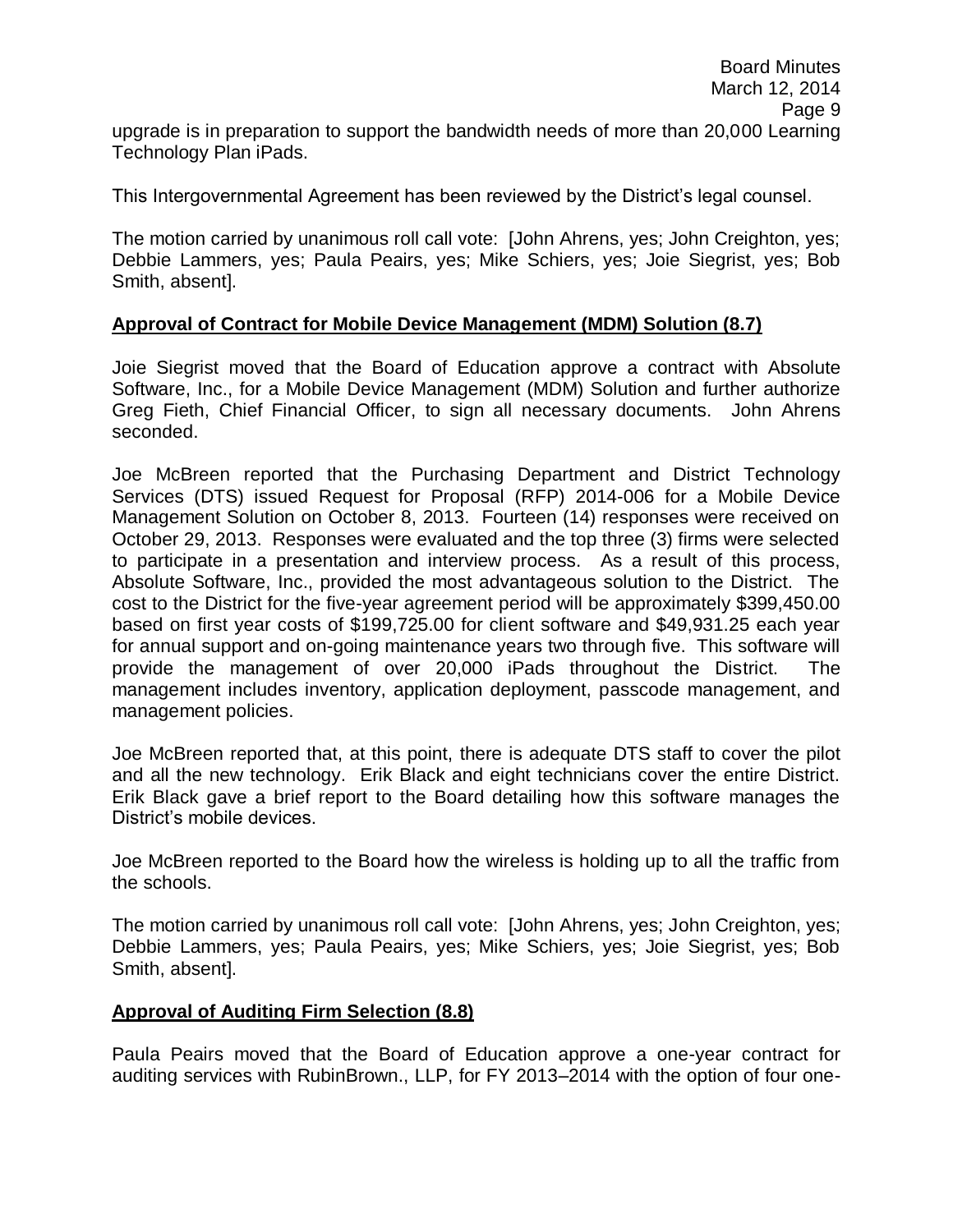year renewals, and further authorize Greg Fieth, Chief Financial Officer, to sign all necessary documents. John Ahrens seconded.

An RFP for Professional Auditing Services was sent out on January 15, 2014, and seven CPA firms responded. District staff narrowed that selection to three firms-RubinBrown LLP, McGladrey LLP, and Clifton Larson Allen.

Representatives from the District Finance and Audit Committee, the Board of Education, and District staff reviewed the RFP's and looked at the responses for prior government and school audit experience, cost, and what was in the best interest of the District. The three selected firms were invited to give individual presentations to this group on February 27, 2014. From this process, RubinBrown was selected to continue as our auditing firm. The contracted amount of the audit will be \$78,000.

The motion carried by unanimous roll call vote: [John Ahrens, yes; John Creighton, yes; Debbie Lammers, yes; Paula Peairs, yes; Mike Schiers, yes; Joie Siegrist, yes; Bob Smith, absent].

# **Approval of Race to the Top Purchase Over \$100,000 (8.9)**

Debbie Lammers moved that the Board of Education approve the use of Race to the Top–District funds to purchase Laser and 3D Printers and a Laser Engraving System from a single source provider, High Country Technology Consultants, for a total amount of \$105,241.00. John Ahrens seconded.

A component of the Race to the Top – District grant program is the implementation of STEM at all elementary and middle schools in the Skyline feeder. The grant plan includes the addition of STEM-focused purchases of supplies and state of the art equipment for STEM integration and projects at the 11 schools and at the Innovation Center. This is a request to purchase seven Desktop 3D printers (one for each elementary school), two Desktop 3-D printers (one for each middle school) and one uPrint 3D Printer for Skyline High School, as well as a 3D printer and laser engraver for the Innovation Center for a total cost of \$105,241.00.

The motion carried by unanimous roll call vote: [John Ahrens, yes; John Creighton, yes; Debbie Lammers, yes; Paula Peairs, yes; Mike Schiers, yes; Joie Siegrist, yes; Bob Smith, absent].

#### **DISCUSSION ITEMS (9.0)**

# **First Reading, Introduction, Board Policy ADC – Tobacco-Free Schools (9.1 )**

Rick Ring reported that this policy is changing to include information on e-cigarettes.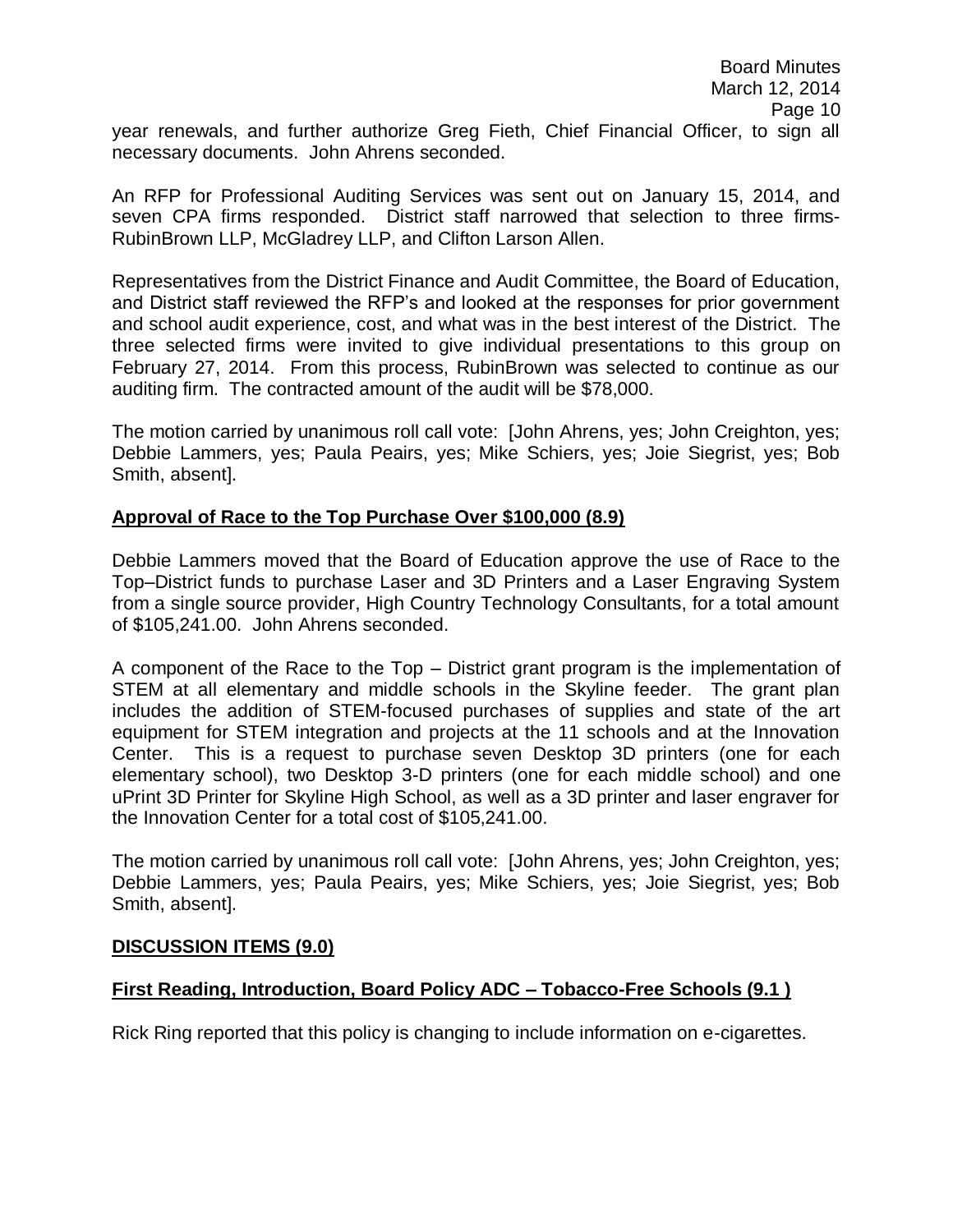This policy was recommended for Consent at the April 9, 2014 Regular Meeting.

# **First Reading, Introduction, Board Policy IKF – Graduation Requirements (9.2)**

Mark Mills reported to the Board that the revisions to this policy were necessary to more clearly define credit calculations in order to avoid FTE miscalculations due to the different bell schedules of each high school.

Revisions to this policy are necessary due to alignment with current practice, procedure, and applicable statutes and have been reviewed by District administration.

This policy was recommended for Consent at the April 9, 2014 Regular Meeting.

# **First Reading, Introduction, Board Regulation JRA/JRC-R – Student Records/ Release of Information on Students (9.3)**

Rick Ring reported to the Board the reasons for the revisions to this Board Regulation and answered questions from Board members.

Revisions to this policy are necessary due to alignment with current practice, procedure, and applicable statutes and have been reviewed by District administration.

This policy was recommended for Consent at the April 9, 2014 Regular Meeting.

# **Executive Summary on Board Policy Manual Overhaul Project-Board Policy Sections A, B & C (9.4)**

Board member Paula Peairs gave a summary report on the progress of the Board Policy Manual Overhaul Project for Board Policy Sections A-Foundations and Basic Commitments, B-Board Governance and Operations, and C-General School Administration.

The Board of Education of the St. Vrain Valley School District (SVVSD) approved a contract with the Colorado Association of School Boards (CASB) on November 13, 2013 to work on the Board Policy Manual Overhaul Project. This project will have CASB representatives review each of the current District policies and identify areas where policy is lacking or needs revision to comply with current statute, etc. Following receipt of monthly CASB recommended policy revisions, additions or deletions, a Policy Review Committee will meet with administration policy owners to review each policy and finalize suggested policy revisions, additions or deletions.